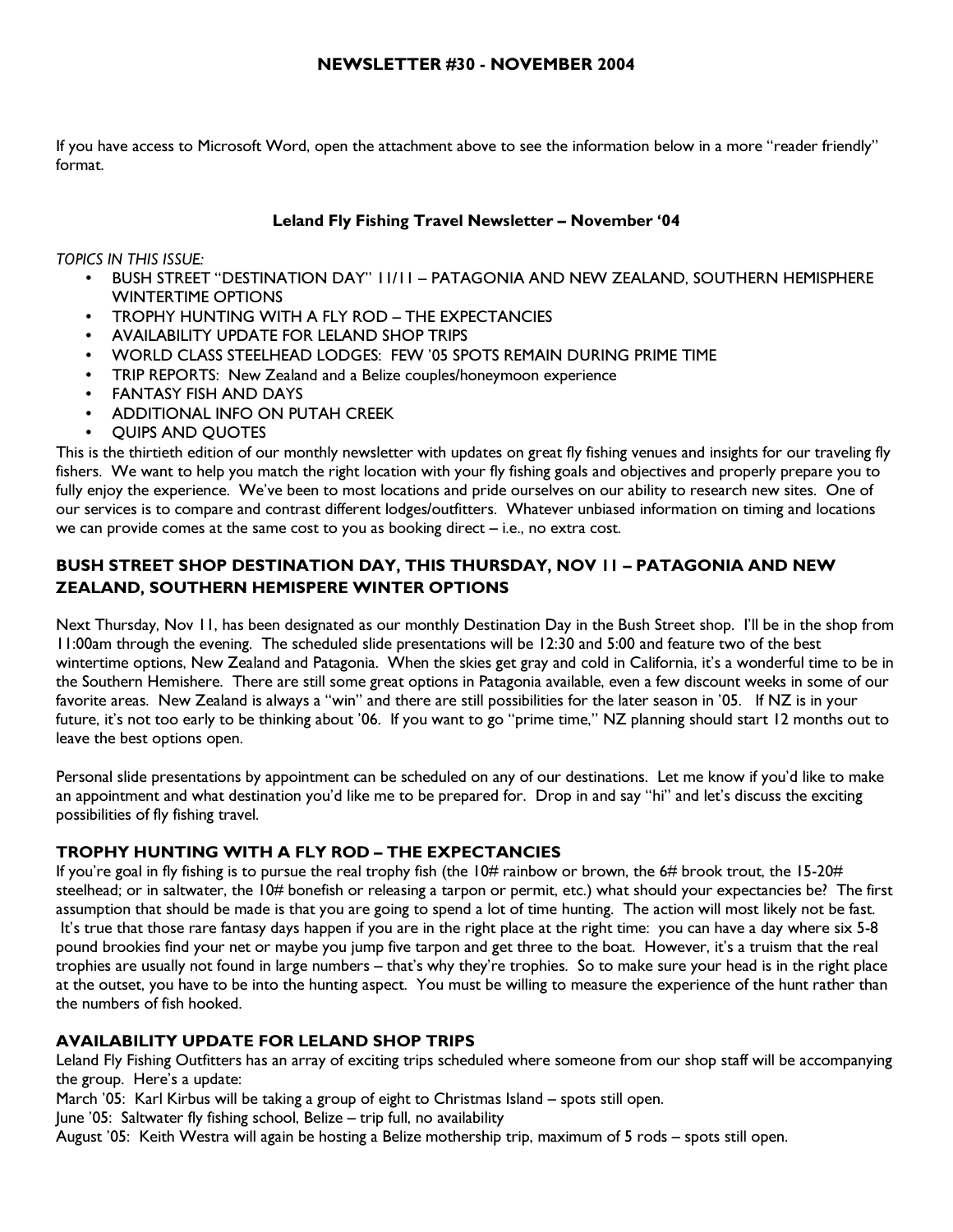Sept '05: X-Alaska guide, Matt Paluch, will be leading a trip for trophy rainbows and silver salmon to one of Alaska's finest lodges. Spots still open.

July '06: Leland shop trip to the Minipi River in Labrador for giant brook trout is sold out. However, there are a few prime weeks with availability still in both '05 and '06.

For more info, check with Karl, Matt, or Keith in the shop or hit reply and send me a message.

WORLD CLASS STEELHEAD LODGES: FEW '05 SPOTS REMAIN DURING PRIME TIME Getting space during the heart of the steelhead run on British Columbia's finest steelhead rivers is becoming a challenge. Here are the prime time spots that are still available at two of our favorites: Dean River Lodge (Blackwell's lodge on the lower Dean): 2 spots open 7/29 – 8/5, \$5,500pp

Babine Steelhead Lodge (Babine River): 4 spots open 10/8 – 14. Even though the price is not yet final for the '05 season, they are completely sold out - virtually all returning clients. Price will be in the \$4,000-4,500 range.

TRIP REPORTS: New Zealand and a Belize couples/honeymoon experience Cathy and Tim Regan visited New Zealand in September. Limited time only allowed a stay on the North Island and a few days

of fishing. Tim brings us our first NZ wintertime experience as there is not much fly fishing available at that time of year.

However, the rivers in the Taupo area are open and can provide some quality fly fishing for trophy rainbows and that's where

Tim's efforts were focused (see fantasy fish section). Some of Tim's comments:

"New Zealand is great and everything they say: friendly, helpful and fun people and beautiful landscape. Would I go back to

NZ? You bet." The NZ guides are truly special in the realm of fly fishing guides and Tim expressed his opinion about the man

(Dave Conley) he fished with: "He was a skilled, literate (MA in Poli Sci), fun companion and guide. I would highly

recommend him."

Erin and Glenn Prichett honeymooned in Belize. As part of the trip they visited a place that offers a quality couples experience we have heard lots of good things about, Cayo Espanto (my wife and I will be visiting Cayo Espanto ourselves the end of November following a week on the Belize mothership, Meca). Glenn's comments:

"My Wife and I were completely surprised to find out that Cayo Espanto was exactly as advertised- 'Your own Private Island.' The staff, upon arrival to departure, literally catered to our every need, but were thoughtful of our privacy at the same time. The scuba diving was exceptional and the Bone fishing was far better than I expected. Around the island itself were large schools of feeding bones. Simply wading around the island from my doorstep between our daily activities enabled me to land between 10 and 25 bones a day. There were also larger tailing fish you could cast to by kayaking a short ways. We could not have been happier with the fishing, scuba diving, food and overall service. It was a wonderful honeymoon."

#### "FANTASY STUFF" FOR THIS ISSUE